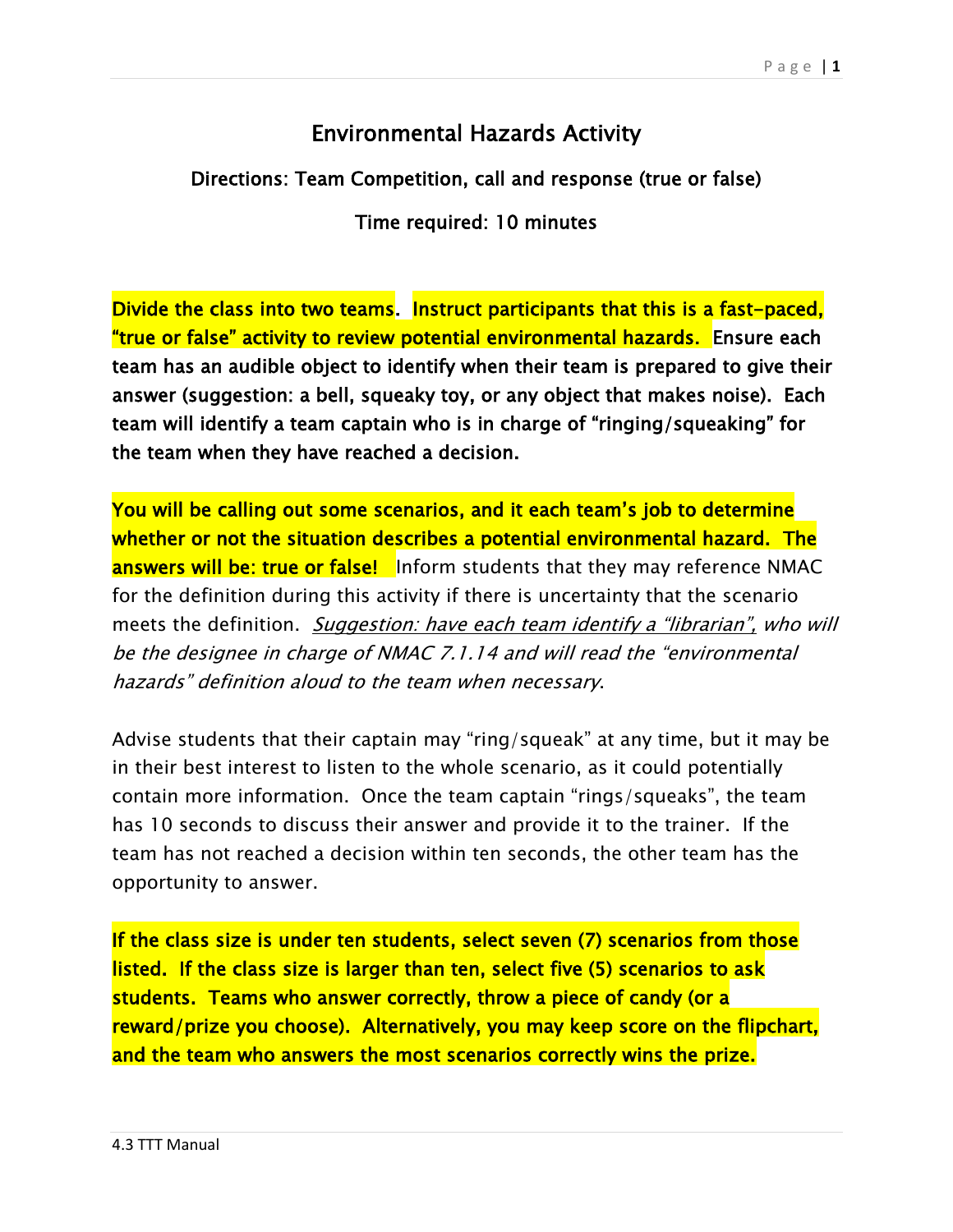When answers conflict or spark discussion, address why students responded the way they did, then move on after giving their reasons. Acknowledge that teams may view scenarios differently when they ask different questions, evaluate circumstances, etc.

You witness bed bugs in an individual's bed during a visit to her home. Direct support staff state that they were not aware of this, and call the manager to get pest control over. (Optional: revise this scenario to include some kind of hazardous infestation which would create an immediate threat to someone's health/safety.)

You've been on vacation for the last week, and upon returning to your usual shift at a supported living residence, you notice a bunch of jumbled extension cords in one of the individual's rooms. Some are plugged in, some aren't. You peek inside the room and see that it's because someone put some duct tape over the other outlet.

You arrive to your shift (supported living residence) on a hot afternoon in July; all week temperatures have been in the high 90s. You quickly realize that the air conditioning is not working. Some individuals have fans in their bedrooms, and they tell you that maintenance was supposed to be out some time last week to fix the air. Your supervisor tells you to "make sure everyone stays hydrated." You closely monitor everyone, especially the individuals diagnosed with seizure disorders. (Optional: Read this scenario and then ADD, "Your supervisor then tells you to help consumers pack their suitcases, as they will be staying at a hotel until maintenance fixes the air. She then arranges for several nights at a nearby hotel.")

You are working your usual evening shift and helping prepare dinner while your co-worker assists with administering medications. You accidentally start to burn the food on the stove but notice that the smoke alarm in the kitchen does not go off. You check the device and notice that the battery is dead. You get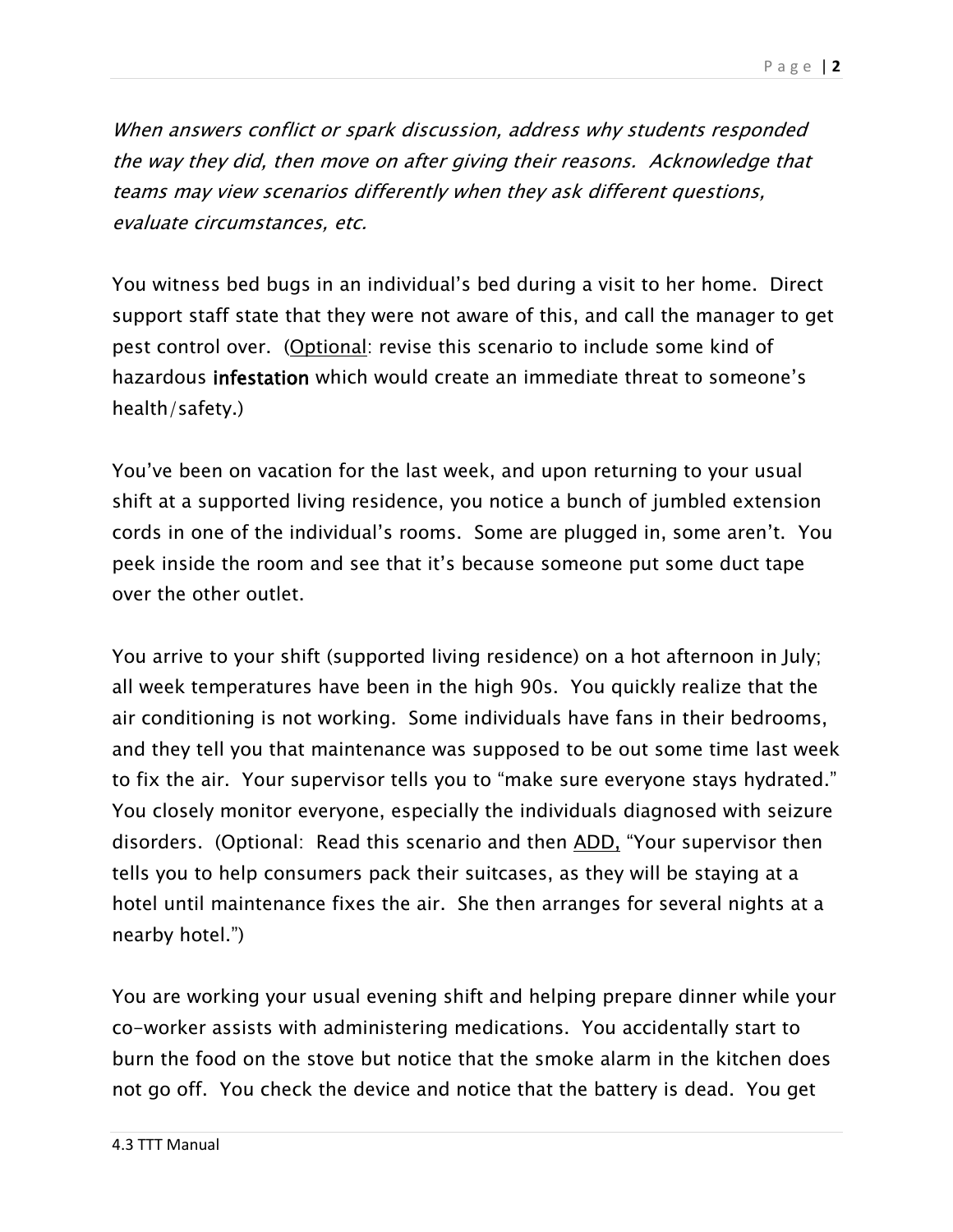some spare batteries, and it works fine now that they've been replaced. (Optional: ADD, when you replace the batteries and test the smoke detector, but it still doesn't work.)

One of the residents you support complains that the shower water is too hot. You check the water heater and then adjust the temperature so that it's cooler. You test the water again afterwards, and see that it's still extremely hot. You call maintenance to have this corrected. When you return for your shift two days later, you learn that one of the residents was burned by the hot water just the next day.

You are a speech therapist visiting an individual's home to train the Family Living Provider (the individual's mom) on your new plan. Before you begin, you make a trip to the restroom and notice that there is what appears to be black mold near the sink. You take a closer look and notice there is a large amount behind the toilet, as well. You mention this to the FLP who replies, "My husband was supposed to get that fixed a while ago!" (Optional: Read the scenario and ADD that she mentions she mixed some bleach and ammonia to clean it up a few nights ago herself.) Trainer's note: mixing bleach with ammonia or other cleaning products will produce dangerous, toxic fumes. This makes it even more of a dangerous scenario.

You are filling in as a "substitute" direct support staff at a supported living home where you normally don't work. You're doing laundry and notice that right next to the water heater, there are large bottles of cleaning supplies being stored.

You arrive to your shift at a supported living residence, and begin to get the house cleaned up for when the residents arrive home from their employment and day programs. You notice that all of the cleaning supplies are unsecured in the laundry room –not in their usual locked cabinet in the kitchen. You put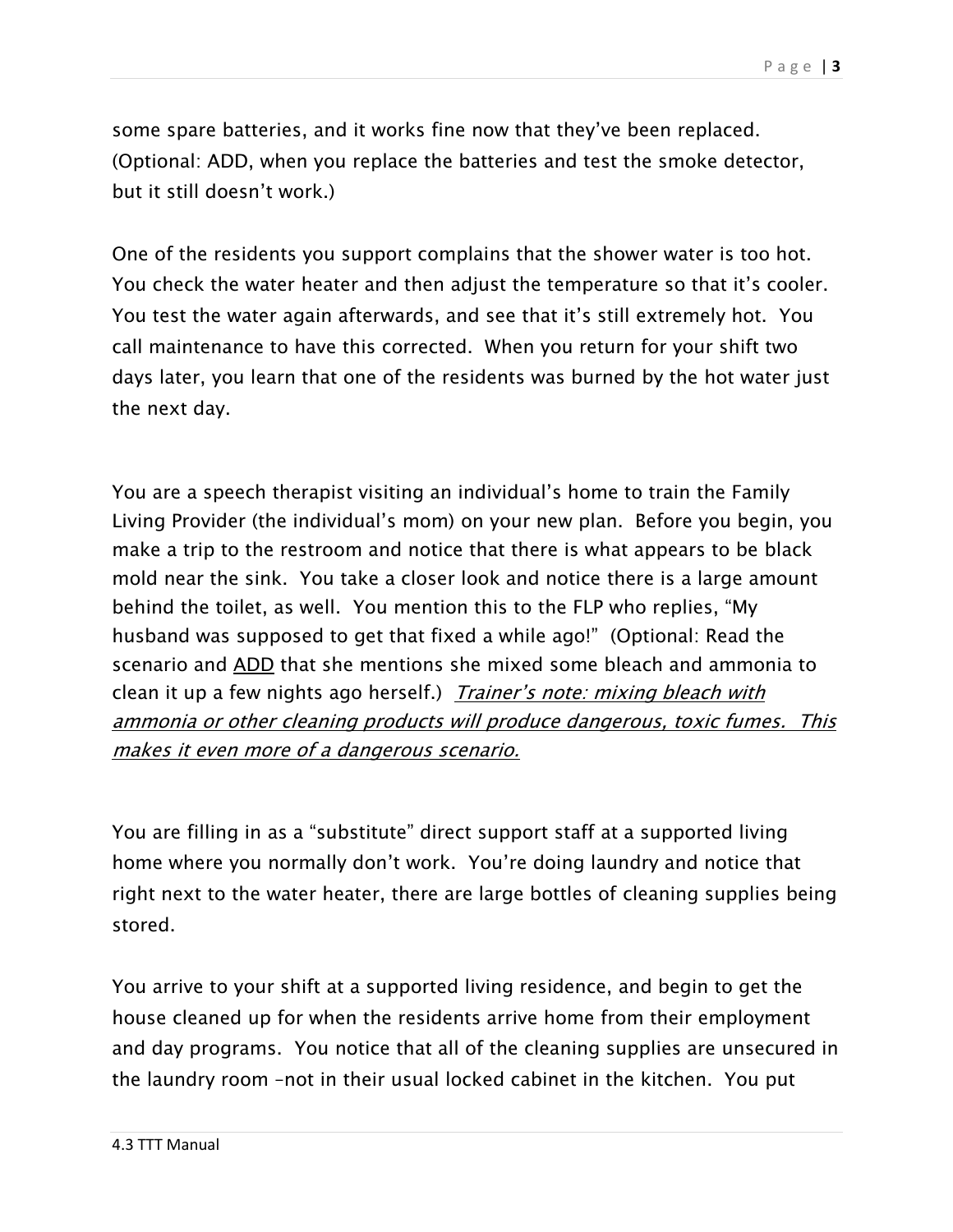them away and call your supervisor. She responds that she had been cleaning that morning after the residents left for the day, and she must have forgotten to put them away; no one has been home since she left. She asks you to lock them up.

Your supervisor calls you to help out one evening and work the night shift, because the supported living house is short staffed (they need more supervision). You arrive as instructed and notice that things are extremely busy that evening. A couple of individuals are arguing with each other, dinner hadn't been cleaned up, and your co-workers were rushing to get everyone ready for a trip to the local gym. You go to the back office area and see that the medication cabinet is open. You don't see the lock anywhere.

The supported living home you supervise has a broken ramp, which is an issue that you have called in a couple times to maintenance over the last two weeks. All staff are aware that no one should use the back entrance of the home for this reason; the front entrance/ramp is safe to use, so all are aware that this is the only way they should enter/exit the home. You have a family emergency and take off two weeks of work. When you return, the ramp is still broken.

You are a service coordinator conducting your routine visit with a participant in the Mi Via Self-Directed Waiver, and notice that the toilet appears to have been broken for some time. There is standing water on the floor and a foul odor. The individual tells you he's been using his neighbor's toilet and that he did call maintenance last week.

## Other scenarios for consideration:

• Spoiled food (expired food) in the pantry or refrigerator (Reminder: it will only be an environmental hazard if ingesting it creates an immediate risk to health or safety!)